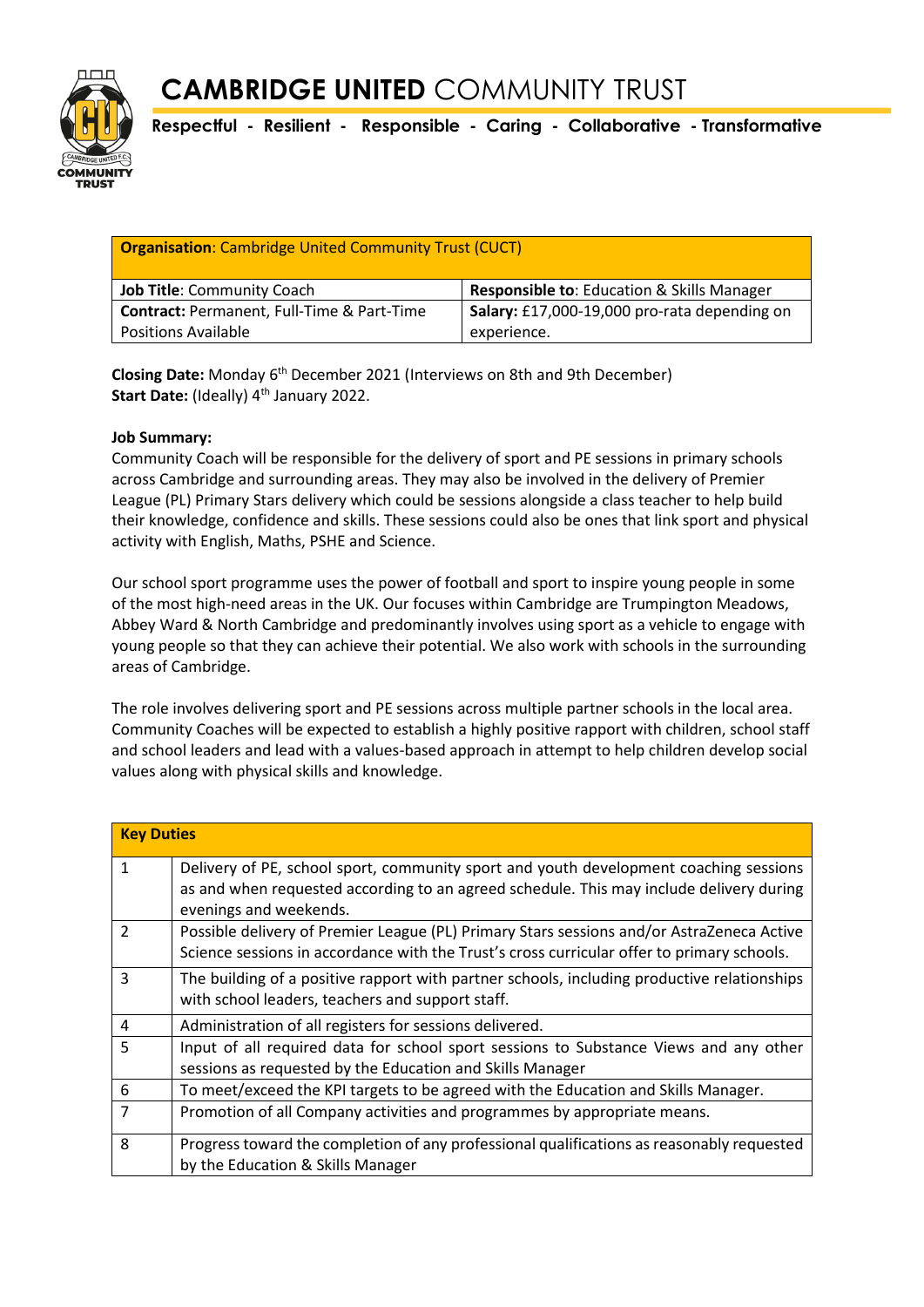

## **CAMBRIDGE UNITED** COMMUNITY TRUST

**Respectful - Resilient - Responsible - Caring - Collaborative - Transformative**

| 9  | Work with Community Engagement Manager & PL Kicks Officer to support our Youth<br>Development offer as agreed as part of weekly timetable.                                                                                                                                                                                                                                                                           |
|----|----------------------------------------------------------------------------------------------------------------------------------------------------------------------------------------------------------------------------------------------------------------------------------------------------------------------------------------------------------------------------------------------------------------------|
| 10 | Adherence to national governing body (Football Association) guidelines. This includes<br>maintenance of FA Licensed Coaches Club membership, which requires valid certificates in<br>the following: FA qualifications, FA Emergency First Aid, FA disclosure and Barring Service,<br>FA Safeguarding Children. Community Coaches must also complete the requisite continual<br>professional development with the FA. |
| 11 | Adherence to the Cambridge United Community Trust Coaching Handbook and Code of<br>Conduct in all aspects of the role.                                                                                                                                                                                                                                                                                               |
| 12 | Any other duties as requested and agreed with the Education and Skills Manager.                                                                                                                                                                                                                                                                                                                                      |

### **Person Specification**

| Criteria                                                                   |                                                                                                                                                 |  |
|----------------------------------------------------------------------------|-------------------------------------------------------------------------------------------------------------------------------------------------|--|
| Essential                                                                  | Desired                                                                                                                                         |  |
| A track record of working with young people in<br>a school setting.        | In date Safeguarding Children & First Aid<br>certificates (can be achieved upon<br>appointment)<br>A degree relating to sport and/or education. |  |
| The ability to be able to enthuse and motivate<br>participants.            |                                                                                                                                                 |  |
| Extensive knowledge of the Primary PE<br>National Curriculum.              | An ambition to eventually progress into a more<br>senior role within the Community Trust.                                                       |  |
| A passion for utilising sport to inspire young<br>people.                  | Experience in playing or coaching a variety of<br>sports at grassroots level.                                                                   |  |
| A full driving licence and access to a vehicle                             |                                                                                                                                                 |  |
| FA Level Two in Coaching Football (or working<br>towards).                 |                                                                                                                                                 |  |
| Excellent communication, inter-personal and<br>behaviour management skills |                                                                                                                                                 |  |

### **Please note:**

The person appointed to this role will have contact with children and vulnerable adults, many of whom are under eleven years of age, and a number of who may have moderate learning difficulties and/or disabilities. Therefore, the post holder will require an enhance Disclosure Barring Service check.